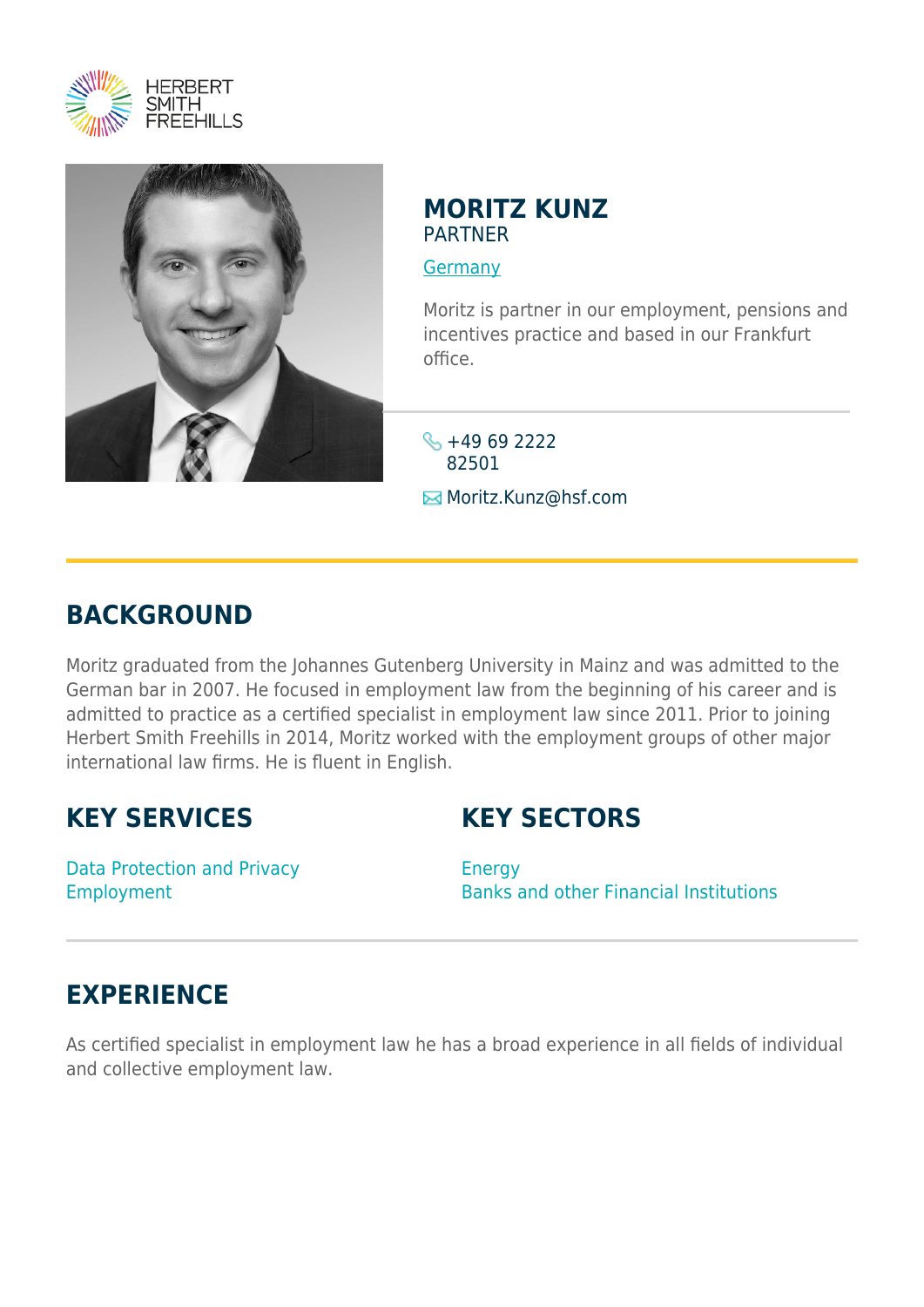Particularly, Moritz advises international and national companies on the structuring of employment contracts, the implementation of HR measures and on issues of works constitution law. He also represents clients in employment court proceedings and negotiations with works councils and trade unions. Another focus of his work is the advice on transactions and all restructuring and outsourcing measures as well as the implementation of remuneration systems and incentive plans. Furthermore, Moritz advises on cross-border data transfers and on employee data privacy law matters.

He is ranked as one of "Germany's best lawyers" for Employment law in Best Lawyers/Handelsblatt 2020 and 2021 and as a "remarkable practitioner" for employment law in Chambers Global 2018.

#### Experience

- ANEX Group on the acquisition of Bucher Reisen and ÖGER Tours from the insolvent Thomas Cook Group
- Johnson Matthey on the purchase of the energy storage business of Clariant AG and the integration of the employees
- Canada Pension Plan Investment Board (CPPIB) on a strategic joint venture with Unibail-Rodamco regarding the indirect acquisition of a 46.1% interest in mfi AG, the second largest German Shopping Centre Operator
- Deutsche Bank / Morgan Stanley on employment and co-determination issues in connection with the intended IPO of Senvion SE, a wind turbine manufacturer with main seat in Hamburg
- Shunfeng Photovoltaic International Limited, one of the largest Chinese providers of products for the solar industry and the owner of module maker Suntech, on employment and pension issues of the acquisition of the business of S.A.G. Solarstrom AG, a developer and operator of solar power plants and the owner of meteocontrol, a world market leader in the professional monitoring of photovoltaics systems, from the insolvency administrator of S.A.G. Solarstrom
- profine GmbH, one of the world's leading supplier of profiles for windows and doors, shutters and facades as well as PVC sheets, on group-wide restructuring, site closure and negotiations of a company-specific collective bargaining agreement with the IG BCE trade union